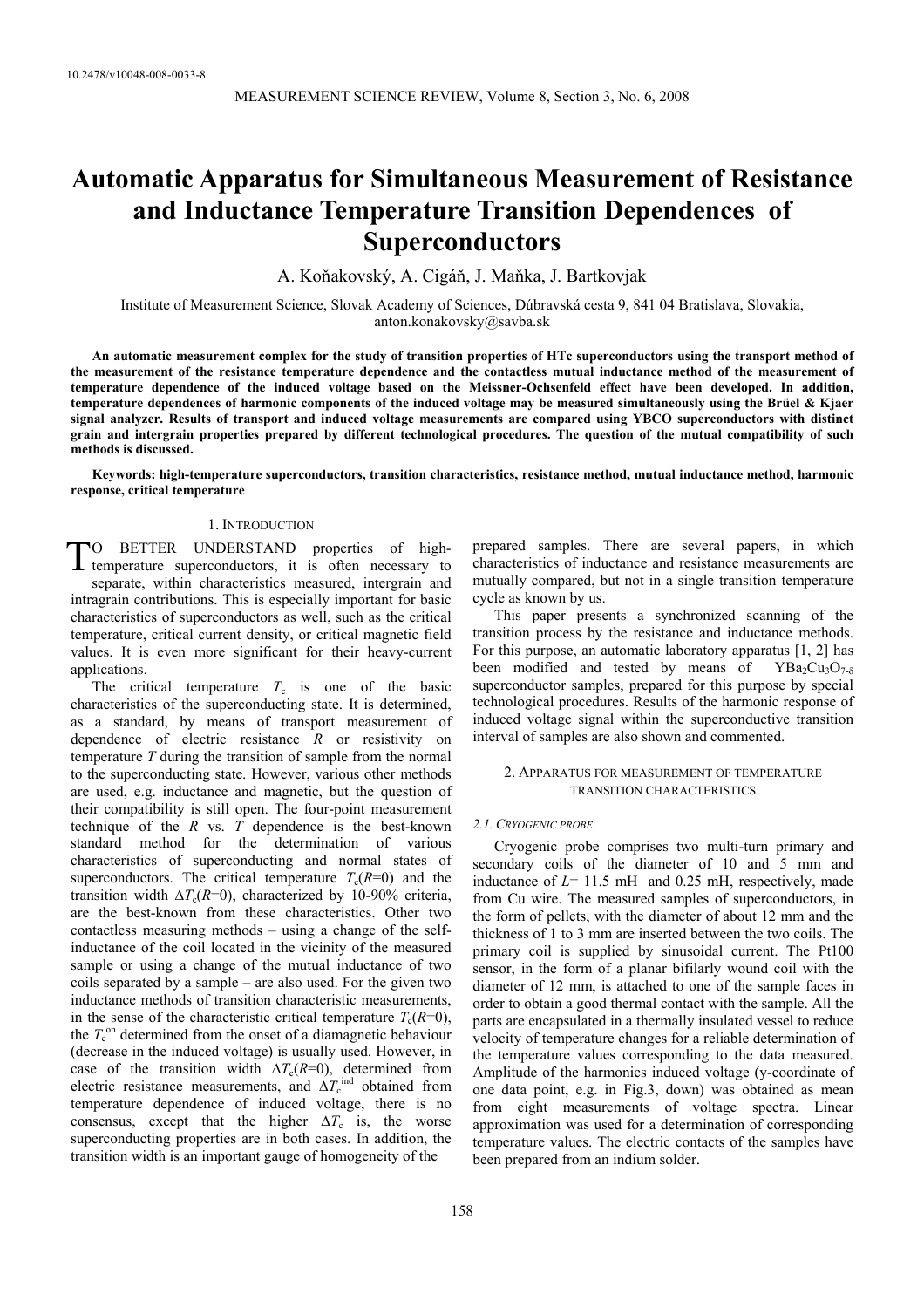## *2.2. MEASURING APPARATUS*

The measuring apparatus consists of a Dewar vessel, electronic devices, cryogenic probe with a sample and a precise digital voltmeter connected to a PC and electronic switch. The block diagram of the electronic apparatus is shown in Fig.1.



Fig.1 Simplified block diagram of the electronic apparatus used for measurement of transition characteristics of superconductors.

The apparatus comprises a precision AC current source for the primary coil, the Pt100 temperature sensor, two current sources for temperature sensor and for the measurement of the resistance of sample, a voltmeter for the measurement of the temperature and the resistance of the sample and the Brüel & Kjaer signal analyzer for the measurement of the amplitude of frequency harmonics of the transition induced voltage.

## *2.3. THE ELECTRONIC SWITCH AND SOFTWARE FOR PRECISION MEASUREMENT OF TEMPERATURE AND ELECTRIC RESISTANCE*

Values of observed characteristics were measured by Solatron digital voltmeter No. 7081 using the electronic switch. Voltmeter terminals are gradually interconnected by software and electronic switch with terminals of the Pt100 temperature sensor, terminals of the RN resistance standard (which serves for the measurement of DC current of the temperature sensor) and with terminals of the sample contacts and secondary detection coil, respectively. The defined magnitude of temperature change is used for the controlling the start the measured data cycles.

## *2.4. MEASURED SAMPLES*

Samples of the  $YBa<sub>2</sub>Cu<sub>3</sub>O<sub>7-δ</sub>$  superconductors with a different microstructure have been prepared. The S1-sample of the YBa<sub>2</sub>Cu<sub>3</sub>O<sub>7-δ</sub> composition is a high-grade polycrystalline one, which has been prepared by the solid-state reaction method, however, technological parameters have been set up in such a way that the volume superconducting properties, e.g., the volume magnetization, have been maximized. The S2-sample of the same composition has been prepared by a standard quench melt growth process. The S2 sample shows no intergrain weak links. This has been verified by optical polarized microscopy and detailed magnetization measurements.

## 3. RESULTS AND DISCUSSION

Typical dependences of the electrical resistance and the RMS values of induced voltage in the secondary coil at driving frequency of 1008 Hz,  $\overrightarrow{U}^*$ , with a subtracted effect of background (a sample-free probe), are shown in Fig.2.



Fig.2 Temperature dependences of the resistance (●) and the induced voltage (o) at the frequency of  $1008$  Hz of the polycrystalline  $YBa<sub>2</sub>Cu<sub>3</sub>O<sub>7-δ</sub>$  sample (up) and the textured fewdomain YBa<sub>2</sub>Cu<sub>3</sub>O<sub>7-δ</sub> sample (down) in the area of transition into the superconducting state.

The following values of resistance  $(T_c, \Delta T_c)$  and inductance  $(T_c^{\text{on}})$  characteristics have been determined for the polycrystalline S1 sample: 90.5 K, 1.0 K and 91.9 K, respectively; and for the few-domain S2 sample, the following ones have been determined: 90.1 K, 0.45 K and 90.7 K. Contrary to the transport  $R(T)$  behaviour, the  $U^*(T)$ dependence of the S-sample shows a step-like behaviour in the superconducting transition interval. The different behaviour of the two samples is also illustrated by amplitude of their odd harmonic signals, Fig.3. In addition, non-zero even harmonic components of induced voltages could have also been observed, which could indicate the presence of a DC component of the magnetic field of a currently unknown origin.

It can be deduced from the temperature dependences of the individual harmonics voltages that the generation of the harmonic components occurs mainly in the area of a transition into the superconducting state. In general, the effect of higher harmonics generation can be ascribed to the existence of nonlinear effects. Their reasons are still being examined. Thermal oscillation from power dissipation or